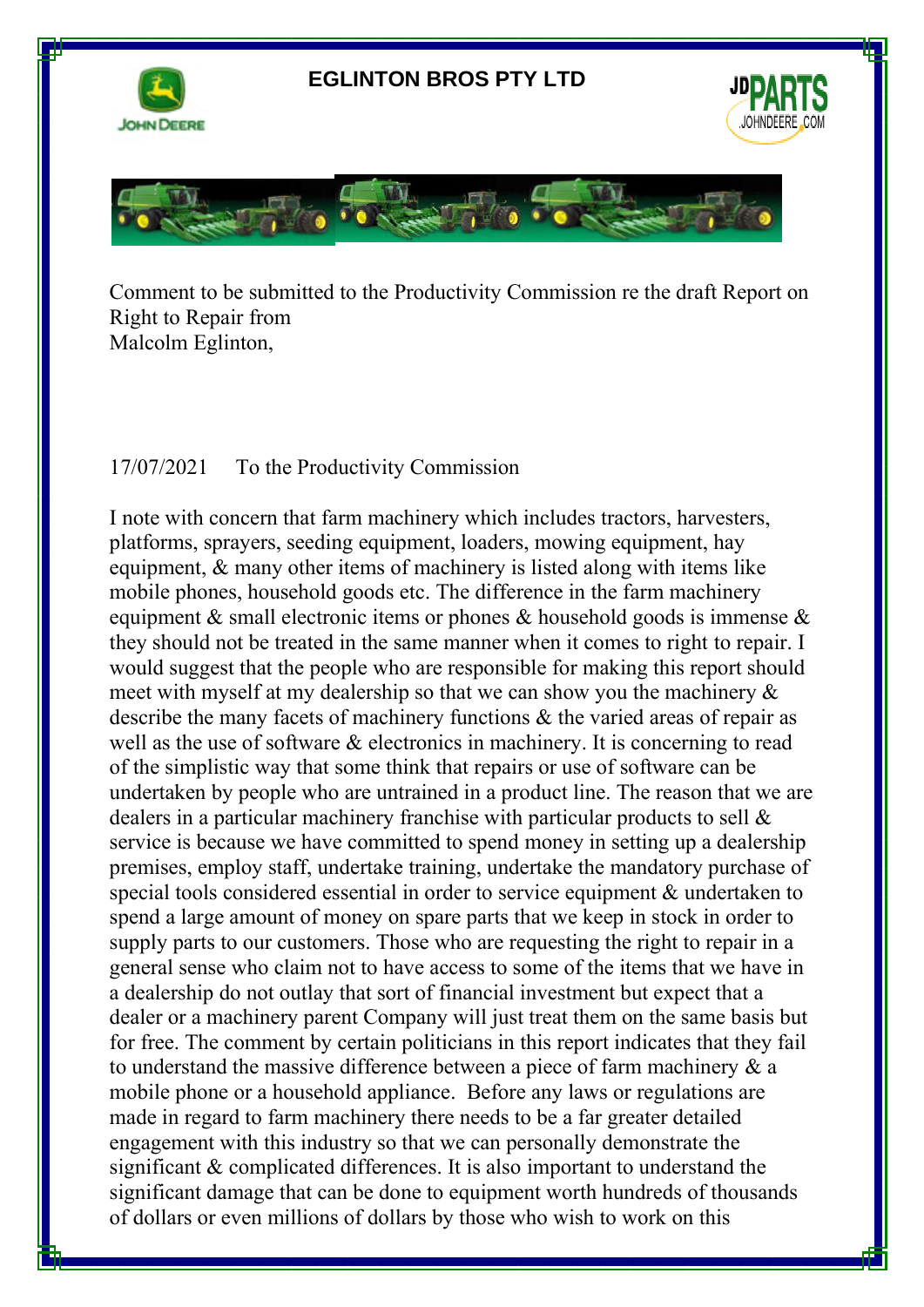## 2

equipment without lengthy training that goes with having the responsibility of a dealership.

The suggestion that software is limited to customers or independent repairers demonstrates the lack of understanding of software in modern machinery. It is not the sort of software that one sees in a phone where one can download an app in order to have another function on a phone. Machinery has multiple controllers or mini-computers which are integrated using the CanBus system of communications, all of which have software that must communicate with other controllers & often in concert with other controllers. It is not a matter of a parent Company withholding software since even dealers cannot just access certain softwares for download without first doing diagnostic work that is then analysed by the Company before any new downloads are allowed. This is to ensure that there is an actual software problem & also to ensure that any new software does not cause a problem with other controllers in the system. This is a simplistic explanation since software is a big subject, but the Commission needs to understand that what is being asked by independent repairers is not like getting an app on a phone but far more serious & can be very costly if not done correctly.

There are some software downloads that machinery Companies will give out free to their customers. For example, on John Deere autotrac displays & receivers there are regular free downloads that customers can access. However, software on controllers on engines, transmissions & other areas often does not need to be updated & do not need to be accessed for an independent repairer to do a repair.

Any person who wants to adjust software is often wanting to redesign software & that is not the right to repair but right to redesign. In one of the examples that the Productivity Commission used from the US quoting John Deere in relation to right to repair, the person quoted in that example wanted to alter software so that they could bypass an oil pressure sensor which amounts to the right to redesign software & not right to repair. This needs to be kept in mind as you consider right to repair. It would appear that many people asking for access to software want the right to redesign software which is modifyting a product so that this modifier becomes the manufacturer with all of the responsibilities of future warranty, all of the responsibility for safety issues & all of the tresponsibility of any machine failures that may occur as a result of that software modification. In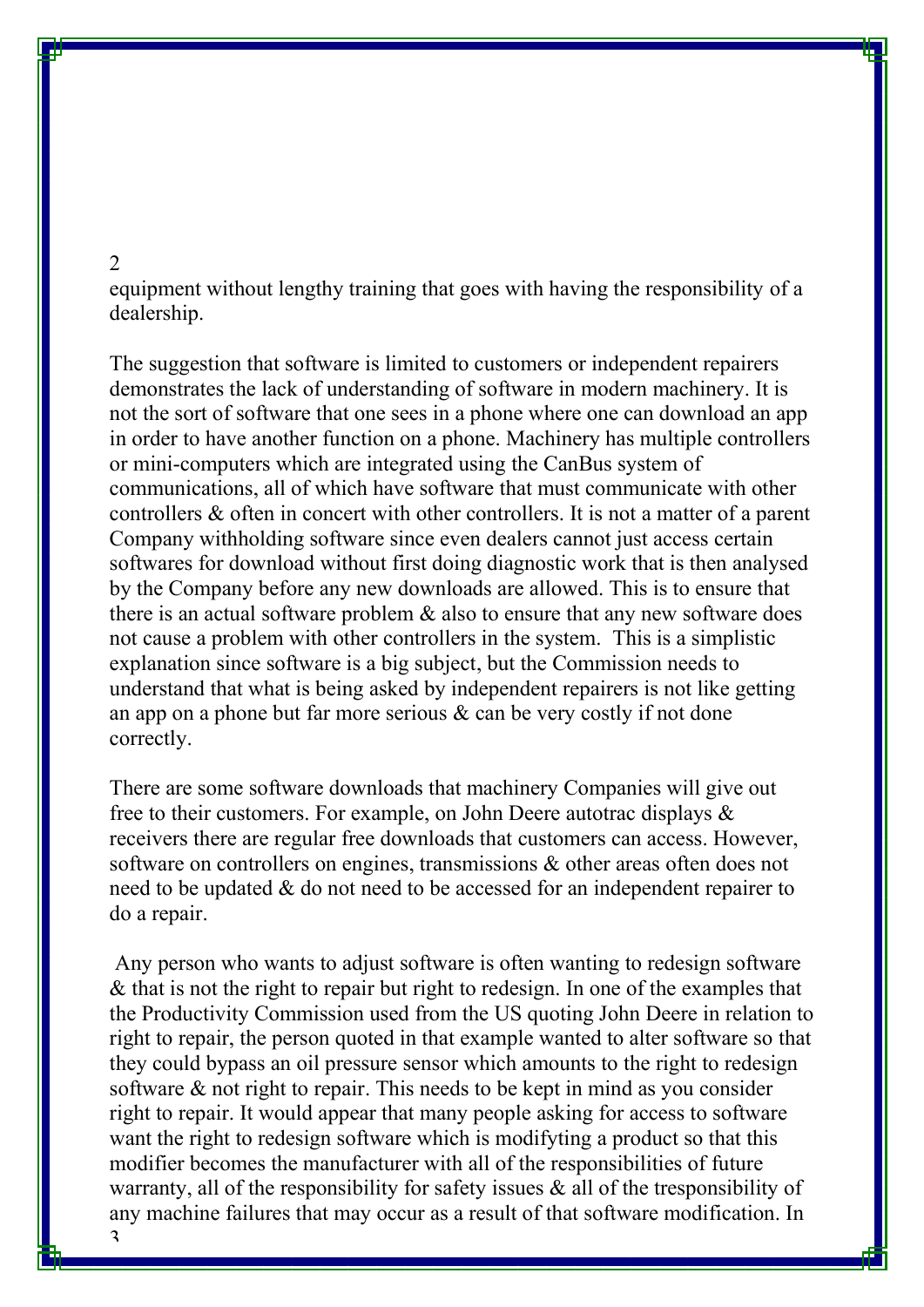my reading of this report & the report by the ACCC, I do not see this stated at all by any of the reporting authorities or noted as a major concern. This needs to be noted as a major concern for the consumer or customer since any software modifications that cause a problem are back on to the person who modified the software. I might add that there are a number of people offering software modifications that alter engine performance & numbers of customers are now using such modifications. One wonders where the Productivity Commission & the ACCC puts the responsibility of such modifications that are outside the design of original manufacturer's designs. We note that there is no lock by manufacturers to prevent such modification so the argument that products are locked by manufacturers is not entirely true.

I note on page 1 that it is stated that it is not always preferable or cost effective for consumers to repair their own products. This is true for the more complicated aspects of repair. I would note that in our product lines with John Deere that we have always made technical manuals available for sale & that there is no restriction to accessing repair manual material even on machines that are decades old. The problem for some people is that they do not want to pay for such material but would like it given to them. Parts are always available to customers of any sort so there is no restriction on supply of parts. Special tools are limited in supply since they are not mass produced like normal tools. We who are dealers have to order tools months in advance of new products so that we have them on hand  $&$  that is a requirement of being a dealer. We outlay huge sums of money to have these tools on hand & there should not be a mandate that we simply give others access to our investment. This is a part of being a dealer & we do this so that we can offer service in a competitive world. This is a part of what competition is about, yet some of the suggestions seen in the report indicate that aspects of competition are being eroded by the push for right to repair.

Customers & independents have access to technical information & to parts that enables them to do many repair jobs now. Some aspects must remain in the realm of a franchised dealer but there is no need for any law or regulation since customers & independents have access to information & parts now. If a Company is not meeting that requirement for information or parts, competition from Companies that are supplying these will force other companies to follow suit.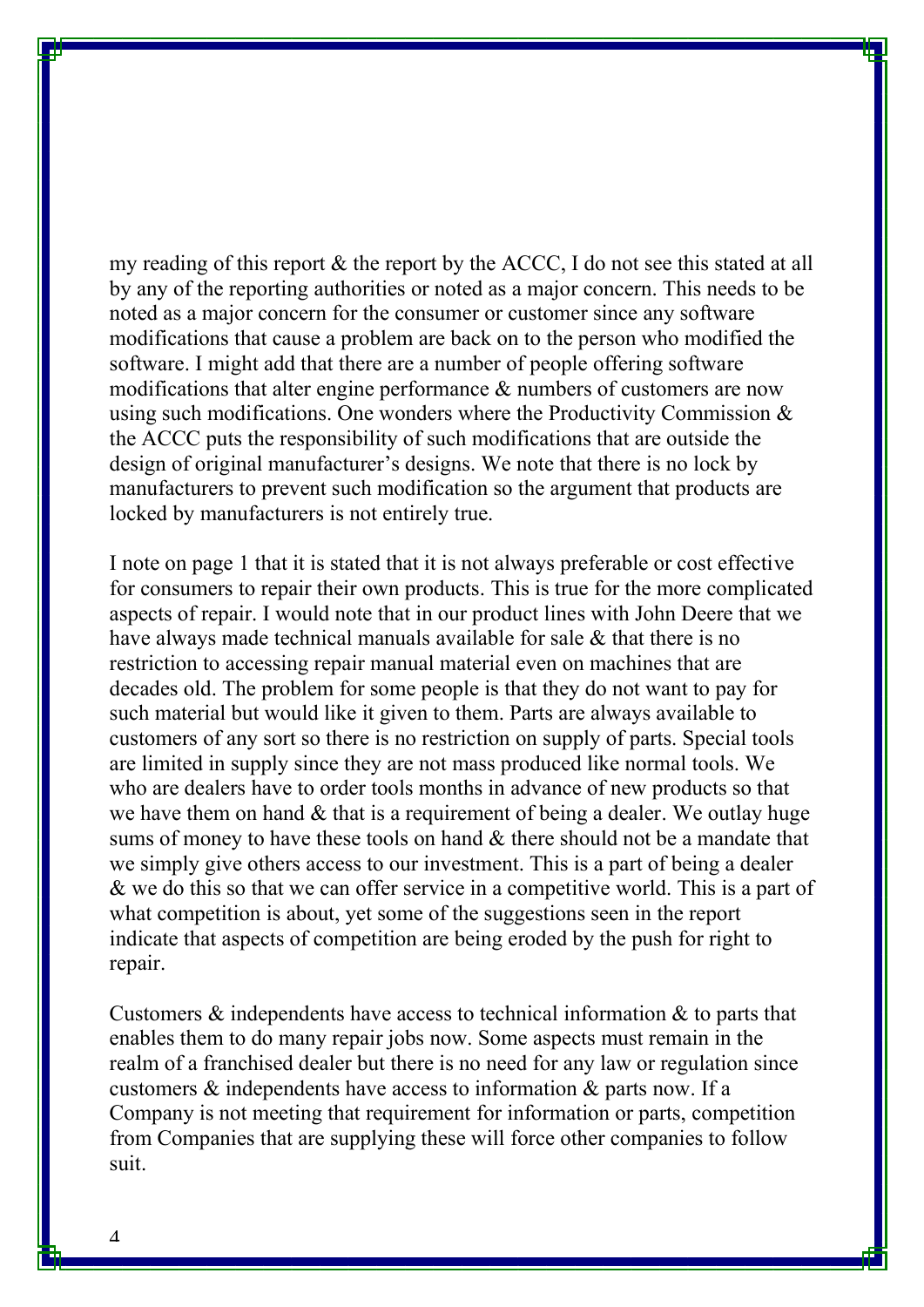There are suggestions in the report that independent repairers or customers should be able to undertake warranty work. As a dealer, we are required to have the training & tools on hand to do warranty work. We also have the systems from the parent company to process warranty work. The warranty work is adjudicated by the parent company & must be since there are many people who would claim that a failure is warranty when in fact it is not. Often those who self diagnose a problem get it wrong & would have something replaced under warranty when it was not the problem. If the suggestion that customers or independents can do warranty work, how would you suggest that this be fairly adjudicated? How would you suggest that a non dealer who does not have the system & process in place to process warranties be paid? How would you suggest that the time & parts costs be calculated seeing that a parent company pays a dealer the price for parts using a credit system & has a standard pricing time frame for any particular job that a dealer claims under warranty? If a customer or independent buys non genuine parts how would the costs be worked out for reimbursement? If the non genuine part is inferior in quality & it fails prematurely will the independent or customer take responsibility for that failure or will they expect the manufacturer to pay for a failure in a part that they did not supply? If the customer or independent gets it wrong or makes a mistake on the warranty job, will they take responsibility for their costly mistake? There are many questions that have not been addressed by the ACCC or the Productivity Commission in regard to the practicalities that go with being a dealer who gives warranty service  $\&$  is able to work with the parent company versus a customer or an independent doing this work. The suggestion that a customer or independent should be allowed to do major warranty repairs is fraught with unseen problems that have not been addressed  $\&$  it seems have not been undertstood by those making these recommendations. We are not referring to simple tasks like replacing a light globe or a faulty belt which a customer can do now, but major items that are complicated & costly.

In our industry the warranty repairs on major items are locked into the dealer for a reason. They have the training & the ability to chase up information relative to a particular failure. This infrastructure costs a lot of money in investment  $\&$  is not something that can just be turned on for an individual who wants to do a dealer's warrany tasks. Apart from that, any person is able to undertake repairs since there is nothing stopping them. If a person wants to do a repair that a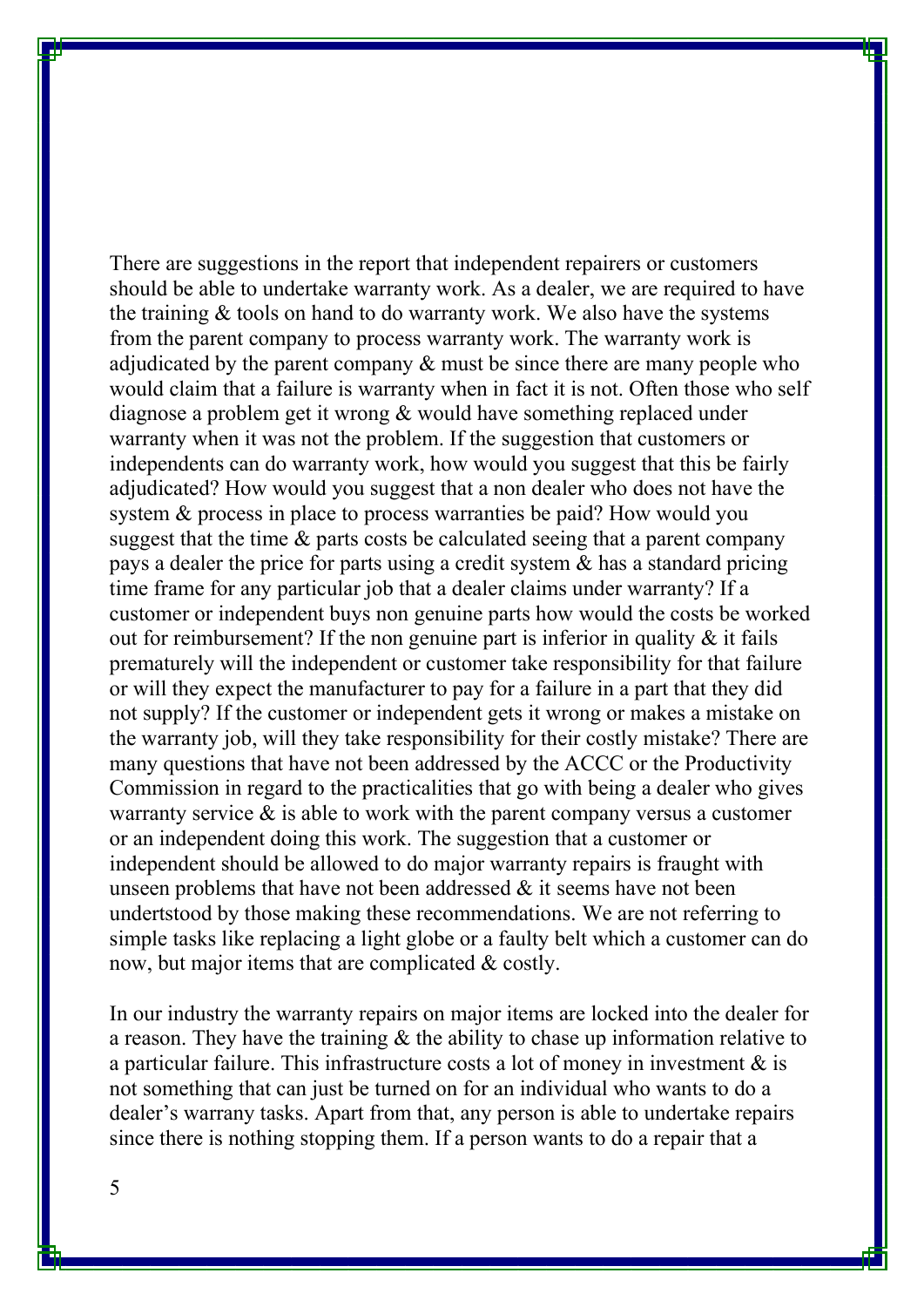dealer would normally do under warranty, but they wish to bear the cost of a customer repair or an independent doing the repair there is nothing stopping them. They simply cannot get re-imbursement from the dealer or the manufacturer which is fair.

On page 12 of the draft report, there is a paragraph that mentions agricultural equipment. It suggests that there are high costs involved in switching from one brand to another. That is the reality of a competitive market. Yet a little further in this paragraph, the suggestion is made that there is weak competition in this market. If you want strong competition, then let the market alone. The suggestions that have been made by the ACCC & the Productivity Commission in this report will only undermine competition, drive up prices to cover the extra costs associated with the mandated requirements if this comes to pass & cause some dealers to be driven out of business due to higher costs & more red tape & so reducing the number of dealers that a customer can choose to do business with.

I have read that some think that dealers use the repairs to make massive profits. This shows a complete lack of understanding of this industry. All the departments of a dealership make up the profitability of a dealership & all are necessary for a dealership to be viable. Sales alone do not build a dealership. People buy a product for a good product, but they also then look for good parts & service backup. If that is lacking competition will send them to a better dealership. Most farmers know this & are satisfied with the sales & service that a dealership provides. Only a small minority of farmers would ask for some of the things suggested in this report. The majority of farmers do not want a dealership to fail & so no longer be in their town or district. Rural & Regional towns rely upon a viable, good dealership, close to their farming operation to provide reliable sales & service. These dealerships often are businesses that support the community  $\&$  give employment to people in that community. This very important aspect needs to be considered by the Commission in its deliberations.

On page 14 there is a mention of a manufacturer or dealer requiring that the parts for warranty be supplied by a manufacturer for a warranty claim. This is a commonsense requirement since many non genuine parts are inferior in quality & if the manufacturer is paying the dealer to fit parts under warranty it is only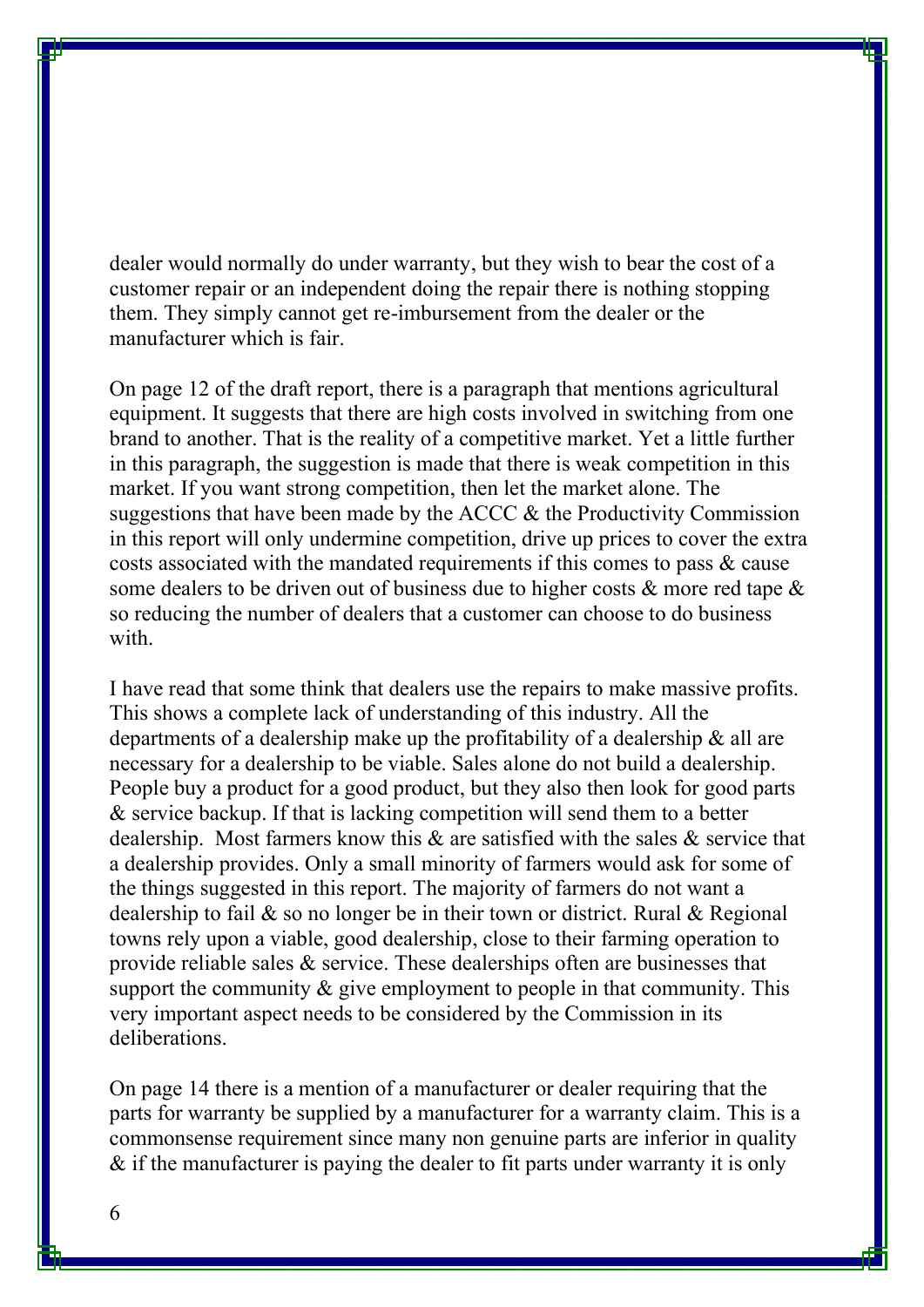reasonable to expect that parts that the manufacturer considers are to the standard of quality for their products be used. The manufacturer is paying for the replacement part & so there should not be any extra cost to the customer. If a customer or an independent replaces a genuine part with an inferior part & that part fails & causes damage to other parts how can a maunufacturer be then held accountable for the failed non genuine part? Will the customer or independent then be held accountable for the cost of such a failure & not come back to the manufacturer? I suspect that the customer or independent would suggest that the manufacturer should still pay for a subsequemt failure of a part that the manufacturer did not supply.

On page 17 there is a section that speaks of obsolescence. In this industry, most products last for decades. Many of the parts are still available for many of those products. This is not an issue in farm machinery.

Manufacturers & authorised dealers support farmer's ability to identify & repair their own machines. However, there must be a recognition that to repair agricultural machinery one must have a high degree of training & expertise in order to do this correctly & cost effectively. The safest & most cost effective way for repairs to be carried out is through an authorised dealer who has invested significant amounts of time & money in training staff & putting tools & parts into that business for the benefit of their customers.

This industry is small & the participants in each market will be well known to their customers. Hence service, repairs & parts will be priced competitively. Anyone who has been in country areas & investigated this industry will know that there is keen competition among the various dealers & so pricing & all service aspects are going to be very competitive. This is in contrast to the perception that is given in the ACCC Report & the Productivity Commission Report where some are making it seem that there is a lack of competition  $\&$  a lack of competitive pricing. This is a minority view & a false perception.

The ACCC has made recommendations as has the Productiity Commission. If these recommendations are implemented in the agricultural machinery industry, then there may well be major safety concerns which arise. The right to repair does not mean a right to modify as I have noted earlier. Many of those who wish to do their own repairs or use independents do not have the understanding or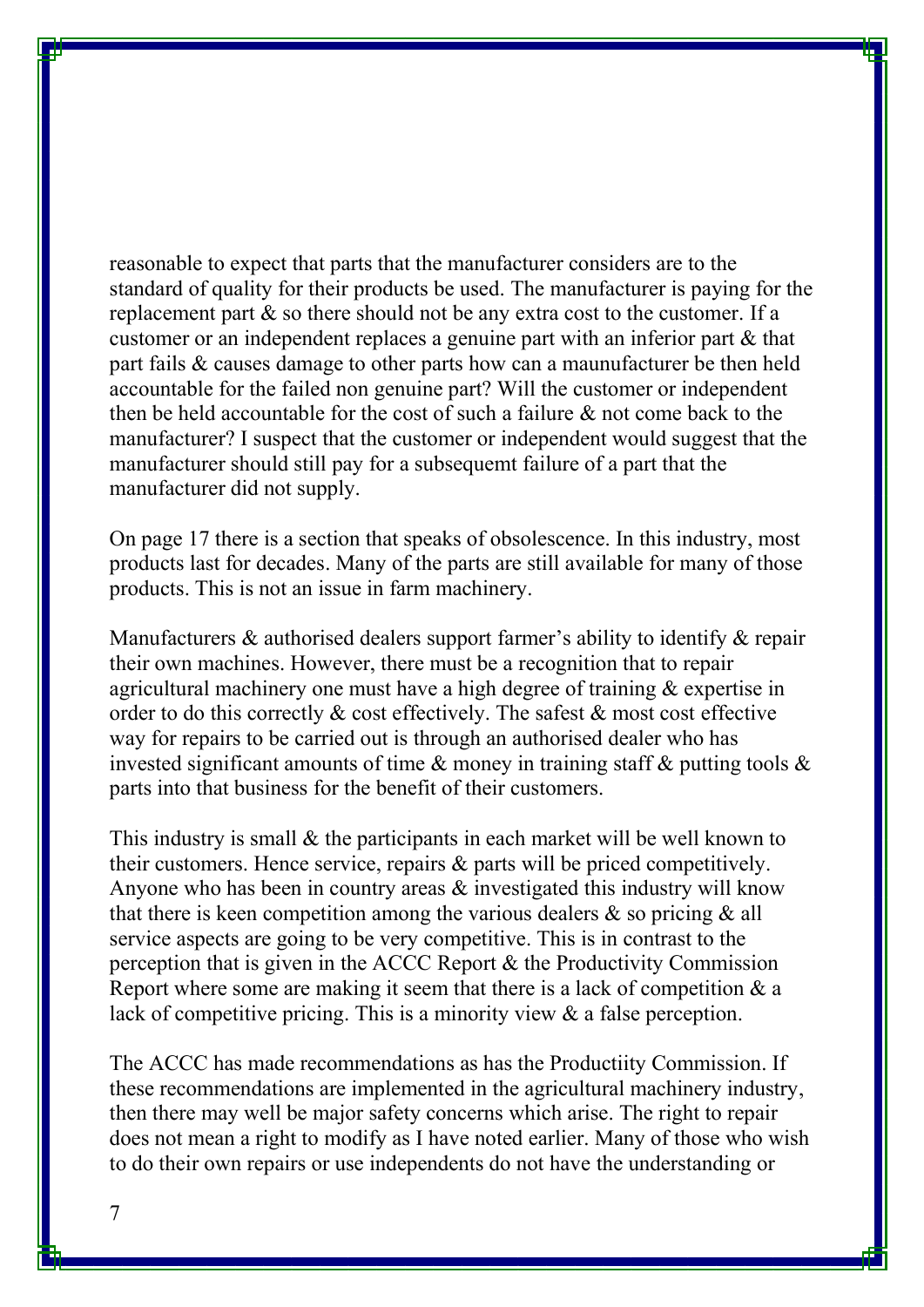capability to undertake many of the repairs on farm machinery that are of a more complex nature. I would like to know who will be responsible for any safety issues that arise or any major failures in the components if the recommendations are adopted & issues like this arise?

Dealerships & farmers are based in rural & regional areas where the populations are far less than cities or major rural towns. Dealerships in these areas are employers, supporters of local communities, & a part of the local economies. If the recommendations from the ACCC & the Productivity Commission are adopted, then it will have an impact on the costs to dealerships & ultimately on the farming community. It may well see less competition as smaller dealers are forced out of business & swallowed up by large corporates. This will mean less competition & greater distances for farmers to travel in order to get sales, service, repairs & parts. I am sure that this is not the aim of the ACCC or the Productivity Commission, but it will be the inevitable outcome if these recommendations in their current form are implemented. I can only urge the Productivity Commission to exclude Agricultural Machinery from these recommendations & simply allow competition & the current market forces to apply. Both dealers & manufacturers support the right to repair & offer support to customers within the bounds of that which is practical, cost effective & realistic & such support is currently the case in the marketplace. We do not need legislation or regulation from Government bodies to bring about right to repair since that is already available in the marketplace.

From Malcolm Eglinton Eglinton Bros Pty Ltd, (a John Deere Dealer), Maitland S.A.

Chairman, Farm Machinery & Industrial Dealers Association SA under the MTA